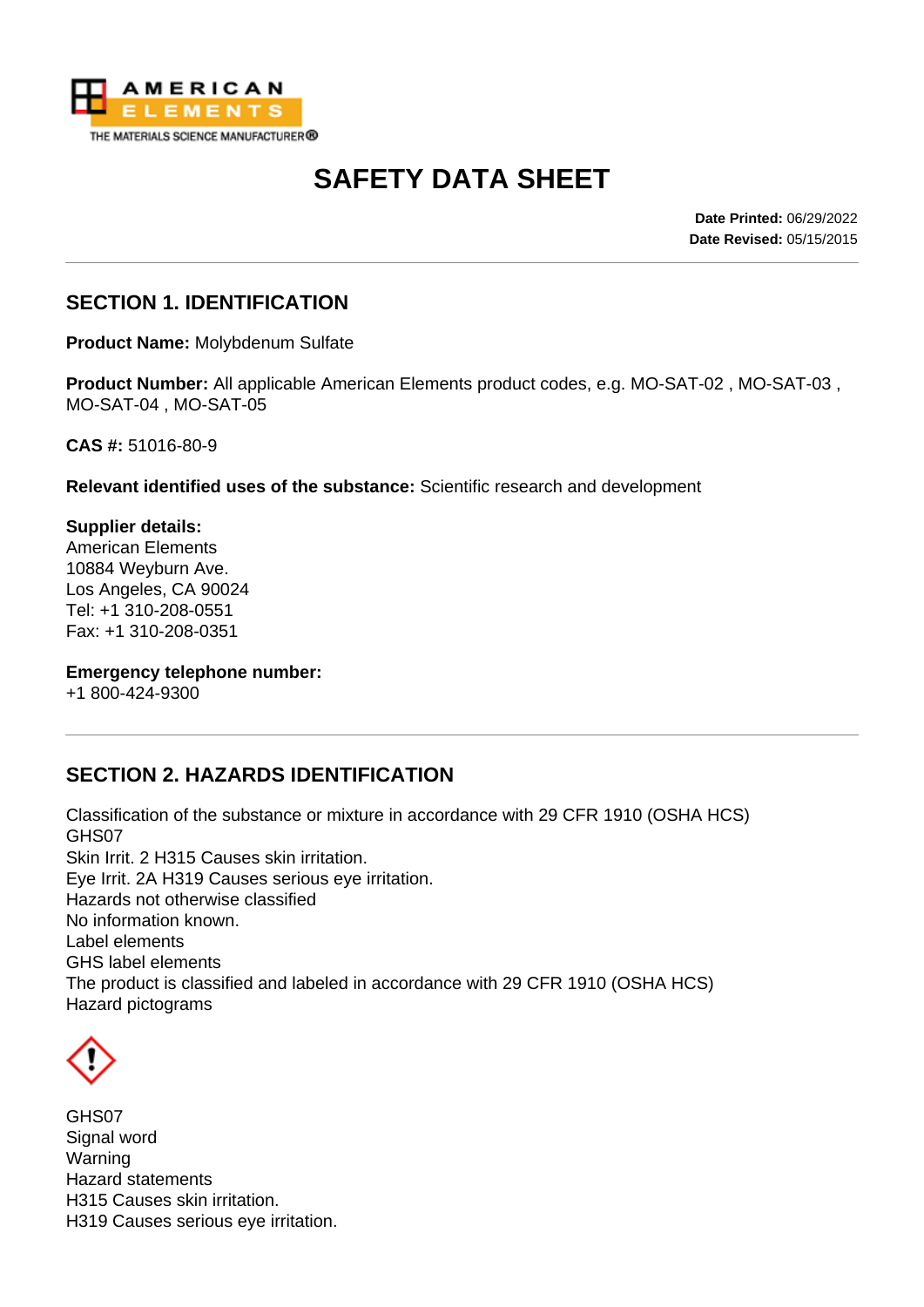Precautionary statements P280 Wear protective gloves/protective clothing/eye protection/face protection. P264 Wash thoroughly after handling. P305+P351+P338 IF IN EYES: Rinse cautiously with water for several minutes. Remove contact lenses, if present and easy to do. Continue rinsing. P362 Take off contaminated clothing and wash before reuse. P321 Specific treatment (see on this label). P332+P313 If skin irritation occurs : Get medical advice/attention. P337+P313 If eye irritation persists: Get medical advice/attention. P302+P352 IF ON SKIN: Wash with plenty of water. WHMIS classification D2B - Toxic material causing other toxic effects Classification system HMIS ratings (scale 0-4) (Hazardous Materials Identification System) Health (acute effects)  $= 1$  $Flammability = 0$ Physical Hazard  $= 0$ Other hazards Results of PBT and vPvB assessment PBT: Not applicable. vPvB: Not applicable.

#### **SECTION 3. COMPOSITION/INFORMATION ON INGREDIENTS**

Chemical characterization: Substances CAS# Description: 51016-80-9 Molybdenum sulfate

# **SECTION 4. FIRST AID MEASURES**

Description of first aid measures After inhalation Supply fresh air. If required, provide artificial respiration. Keep patient warm. Seek immediate medical advice. After skin contact Immediately wash with water and soap and rinse thoroughly. Seek immediate medical advice. After eye contact Rinse opened eye for several minutes under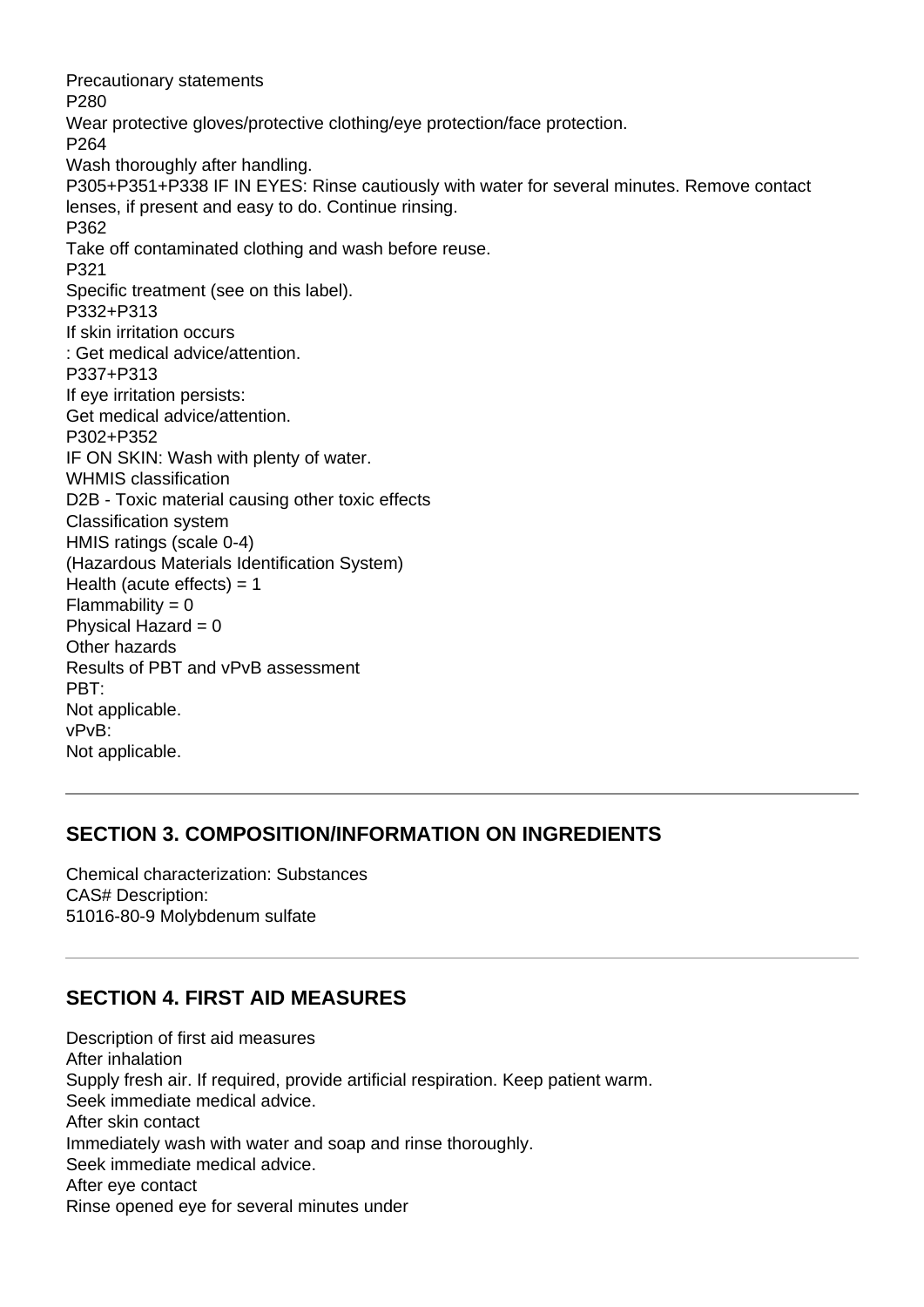running water. Then consult a doctor. After swallowing Seek medical treatment. Information for doctor Most important symptoms and effects, both acute and delayed Causes skin irritation. Causes serious eye irritation. Indication of any immediate medical attention and special treatment needed No further relevant information available

#### **SECTION 5. FIREFIGHTING MEASURES**

Extinguishing media Suitable extinguishing agents Product is not flammable. Use fire-fighting measures that suit the surrounding fire. Special hazards arising from the substance or mixture If this product is involved in a fire, the following can be released: Sulfur oxides (SOx) Molybdenum oxide Advice for firefighters Protective equipment: Wear self-contained respirator. Wear fully protective impervious suit

# **SECTION 6. ACCIDENTAL RELEASE MEASURES**

Personal precautions, protective equipment and emergency procedures Wear protective equipment. Keep unprotected persons away. Ensure adequate ventilation Environmental precautions: Do not allow product to reach sewage system or any water course. Methods and material for containment and cleaning up: Pick up mechanically. Prevention of secondary hazards: No special measures required. Reference to other sections See Section 7 for information on safe handling See Section 8 for information on personal protection equipment.

See Section 13 for disposal information

# **SECTION 7. HANDLING AND STORAGE**

**Handling** Precautions for safe handling Keep container tightly sealed. Store in cool, dry place in tightly closed containers. Ensure good ventilation at the workplace. Information about protection against explosions and fires: The product is not flammable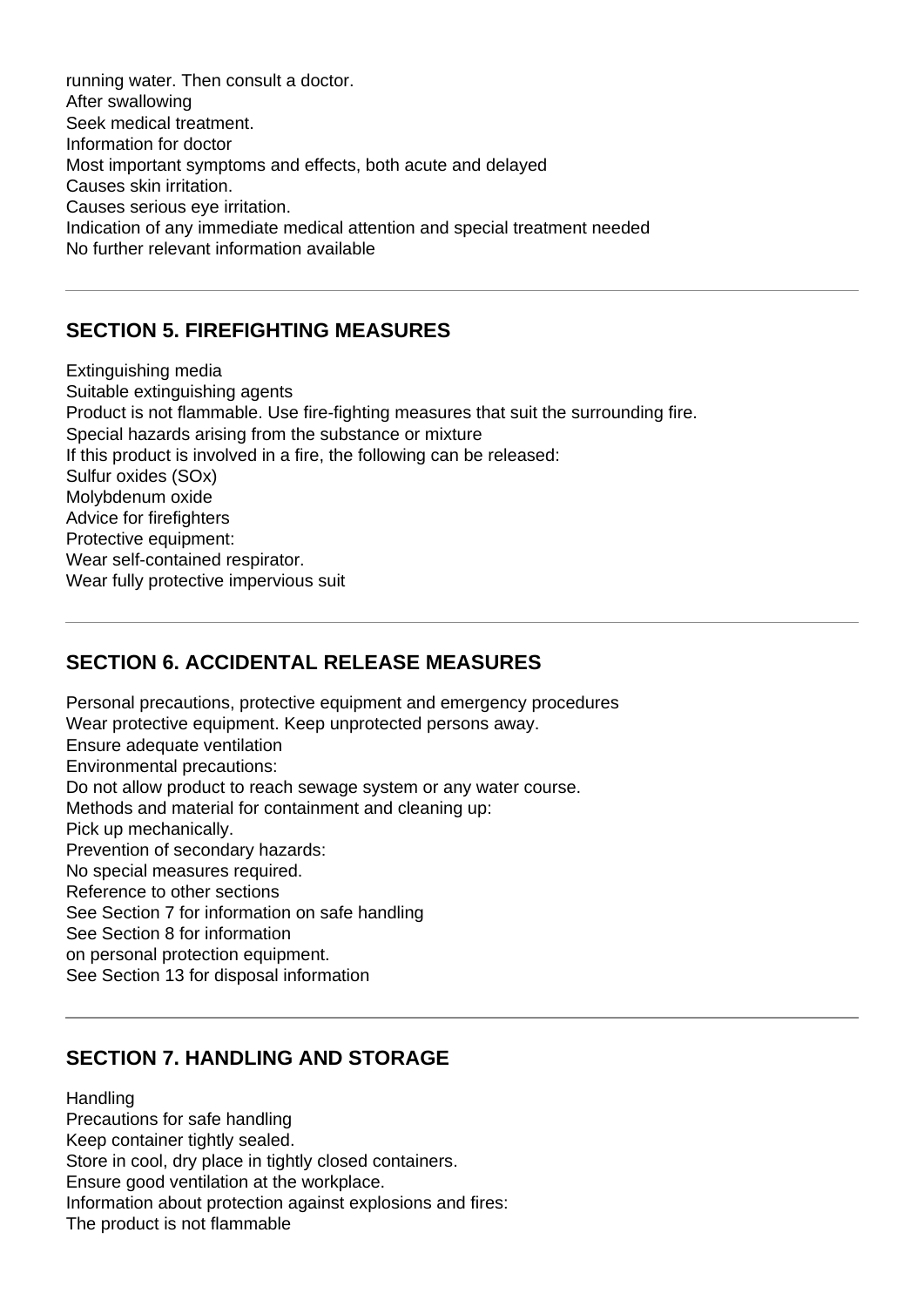Conditions for safe storage, including any incompatibilities **Storage** Requirements to be met by storerooms and receptacles: No special requirements. Information about storage in one common storage facility: Store away from oxidizing agents. Further information about storage conditions: Keep container tightly sealed. Store in cool, dry conditions in well sealed containers. Specific end use(s) No further relevant information available.

#### **SECTION 8. EXPOSURE CONTROLS/PERSONAL PROTECTION**

Exposure controls Personal protective equipment General protective and hygienic measures The usual precautionary measures for handling chemicals should be followed. Keep away from foodstuffs, beverages and feed. Remove all soiled and contaminated clothing immediately. Wash hands before breaks and at the end of work. Avoid contact with the eyes and skin. Maintain an ergonomically appropriate working environment. Breathing equipment: Use suitable respirator when hi gh concentrations are present. Recommended filter device for short term use: Use a respirator with type N95 (USA) or PE (EN 143) cartridges as a backup to engineering controls. Risk assessment should be performed to determine if air-purifying respirators are appropriate. Only use equipment tested and approved under appropriate government standards. Protection of hands: Impervious gloves Check protective gloves prior to each use for their proper condition. The selection of suitable gloves not only depends on the material, but also on quality. Quality will vary from manufacturer to manufacturer. Eye protection: Safety glasses Body protection: Protective work clothing

# **SECTION 9. PHYSICAL AND CHEMICAL PROPERTIES**

Information on basic physical and chemical properties General Information Appearance: Form: Crystalline powder Odor: Not determined Odor threshold: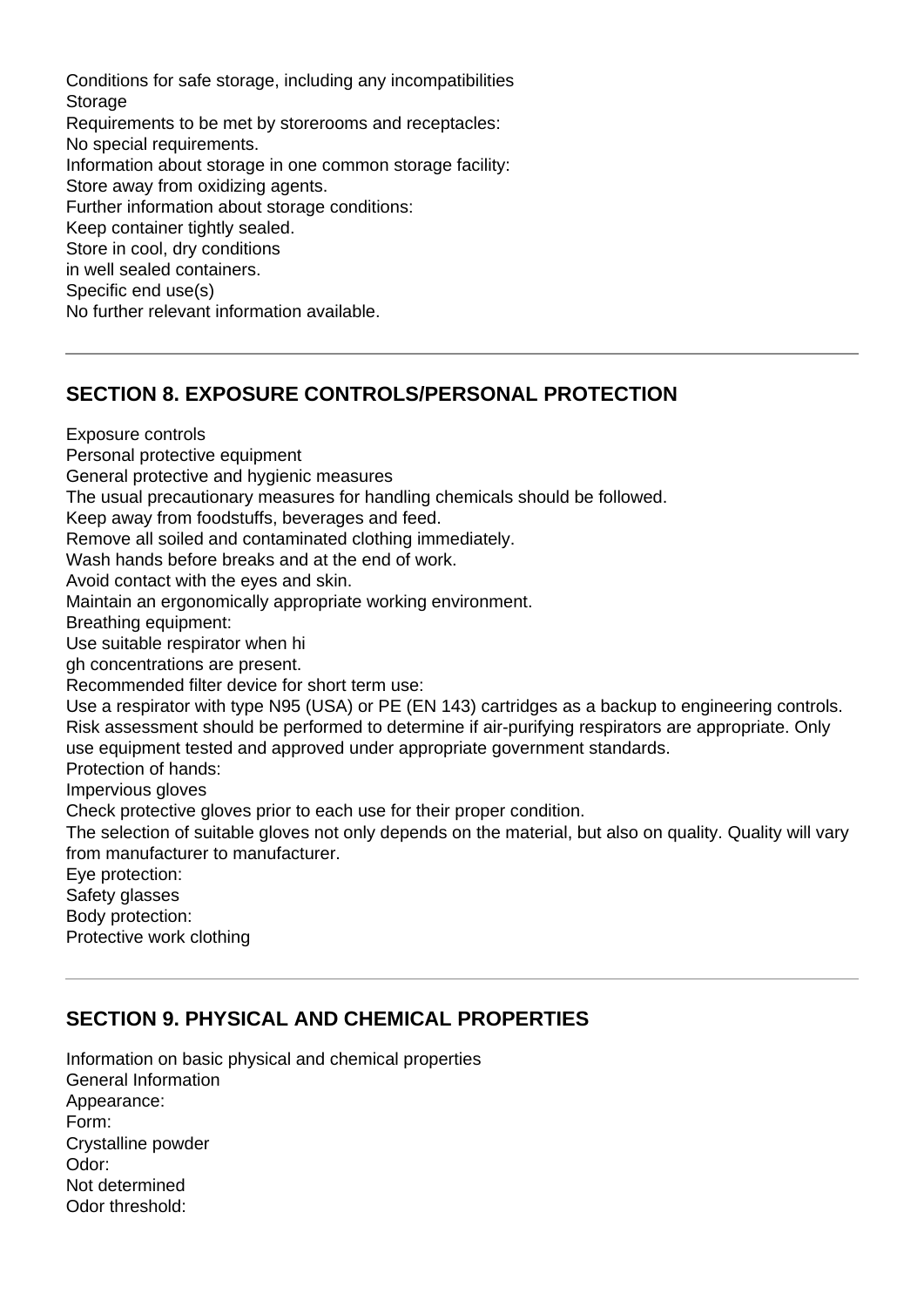Not determined. pH-value: Not applicable. Change in condition Melting point/Melting range: Not determined Boiling point/Boiling range: Not determined Sublimation temperature / start: Not determined Flammability (solid, gaseous) Not determined. Ignition temperature: Not determined Decomposition temperature: Not determined Auto igniting: Not determined. Danger of explosion: Not determined. Explosion limits: Lower: Not determined Upper: Not determined Vapor pressure: Not applicable. Density at 20 °C (68 °F): Not determined Relative density Not determined. Vapor density Not applicable. Evaporation rate Not applicable. Partition coefficient (n-octanol/water): Not determined. Viscosity: dynamic: Not applicable. kinematic: Not applicable. Other information No further relevant information available.

#### **SECTION 10. STABILITY AND REACTIVITY**

**Reactivity** No information known. Chemical stability Stable under recommended storage conditions. Thermal decomposition / conditions to be avoided: Decomposition will not occur if used and stored according to specifications.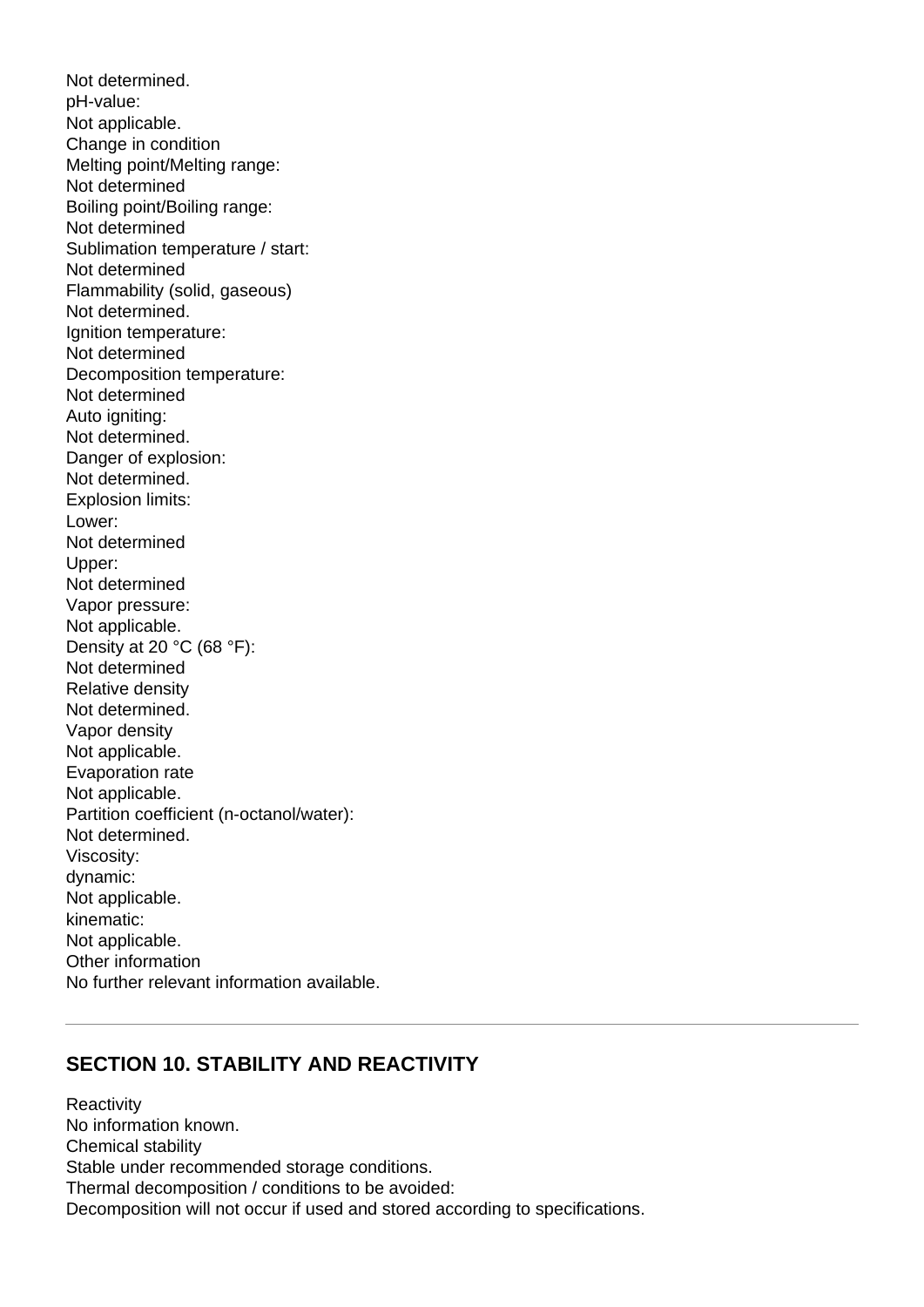Possibility of hazardous reactions Reacts with strong oxidizing agents Conditions to avoid No further relevant information available. Incompatible materials: Oxidizing agents Hazardous decomposition products: Sulfur oxides (SOx) Molybdenum oxide

# **SECTION 11. TOXICOLOGICAL INFORMATION**

Information on toxicological effects Acute toxicity: The following RTECS statement/statements refer to the anhydrous compound: The Registry of Toxic Effects of Chemical Substances (RTECS) contains acute toxicity data for this substance. LD/LC50 values that are relevant for classification: No data Skin irritation or corrosion: Causes skin irritation. Eye irritation or corrosion: Causes serious eye irritation. Sensitization: No sensitizing effects known. Germ cell mutagenicity: The Registry of Toxic Effects of Chemical Substances (RTECS) contains mutation data for this substance. Carcinogenicity: ACGIH A4: Not classifiable as a human carcinogen: Inadequate data on which to classify the agent in terms of its carcinogenicity in humans and/or animals. Reproductive toxicity: The following RTECS statement/statements refer to the anhydrous compound: The Registry of Toxic Effects of Chemical Substances (RTECS) contains reproductive data for this substance. Specific target organ system toxicity - repeated exposure: No effects known. Specific target organ system toxicity - single exposure: No effects known. Aspiration hazard: No effects known. Subacute to chronic toxicity: No effects known. Additional toxicological information: To the best of our knowledge the acute and chronic toxicity of this substance is not fully known. Carcinogenic categories OSHA-Ca (Occupational Safety & Health Administration) Substance is not listed.

# **SECTION 12. ECOLOGICAL INFORMATION**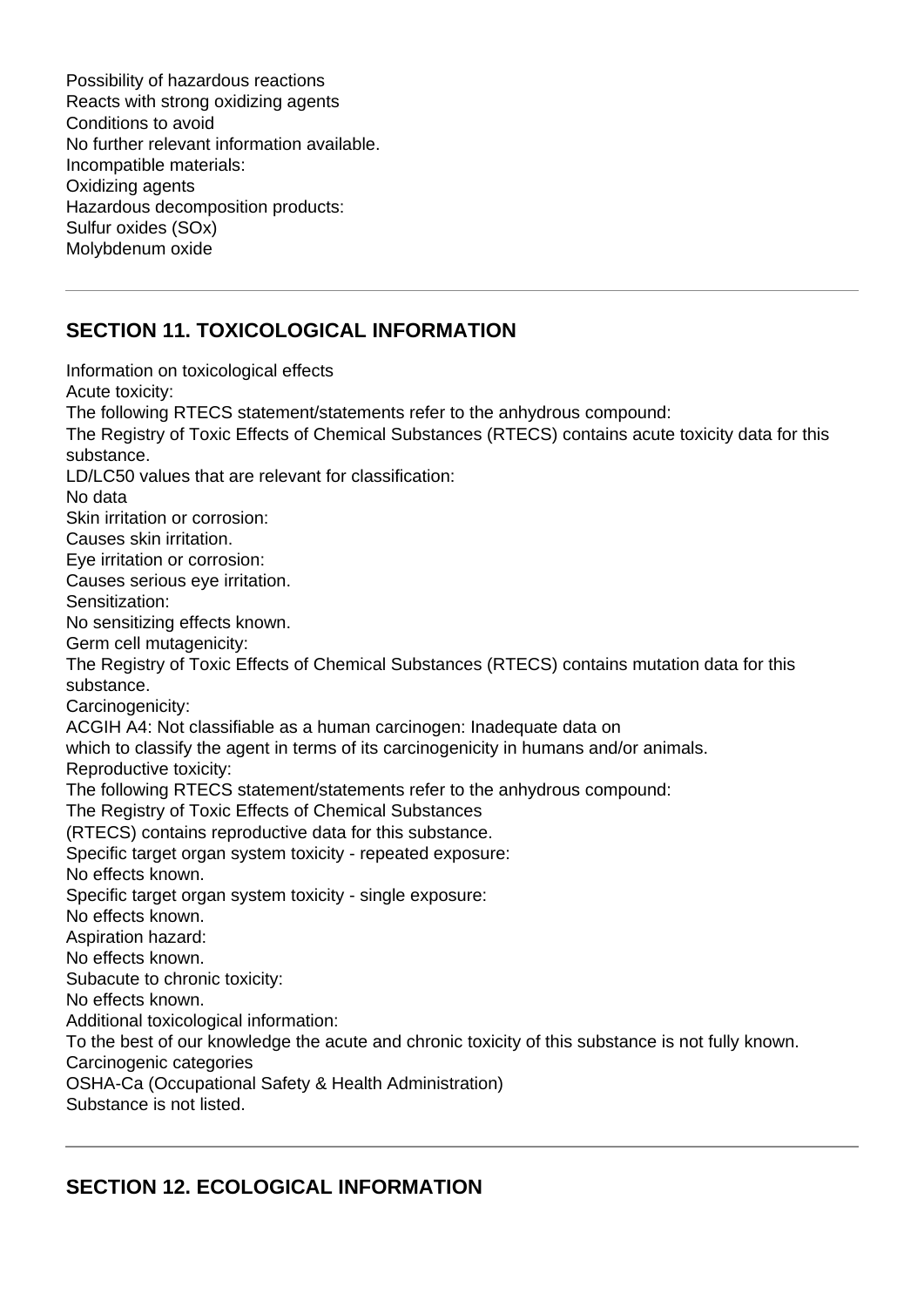**Toxicity** Aquatic toxicity: No further relevant information available. Persistence and degradability No further relevant information available. Bioaccumulative potential No further relevant information available. Mobility in soil No further relevant information available. Additional ecological information: General notes: Do not allow product to reach ground water, water course or sewage system. Danger to drinking water if even small quantities leak into the ground. Avoid transfer into the environment. Results of PBT and vPvB assessment PBT: Not applicable. vPvB: Not applicable. Other adverse effects No further relevant information available

#### **SECTION 13. DISPOSAL CONSIDERATIONS**

Waste treatment methods Recommendation Consult state, local or national regulations to ensure proper disposal. Uncleaned packagings: Recommendation: Disposal must be made according to official regulations.

# **SECTION 14. TRANSPORT INFORMATION**

UN-Number DOT, ADN, IMDG, IATA Not applicable UN proper shipping name DOT, ADR, ADN, IMDG, IATA Not applicable Transport hazard class(es) DOT, ADR, ADN, IMDG, IATA Class Not applicable Packing group DOT, ADR, IMDG, IATA Not applicable Environmental hazards: Not applicable. Special precautions for user Not applicable. Transport in bulk according to Annex II of MARPOL73/78 and the IBC Code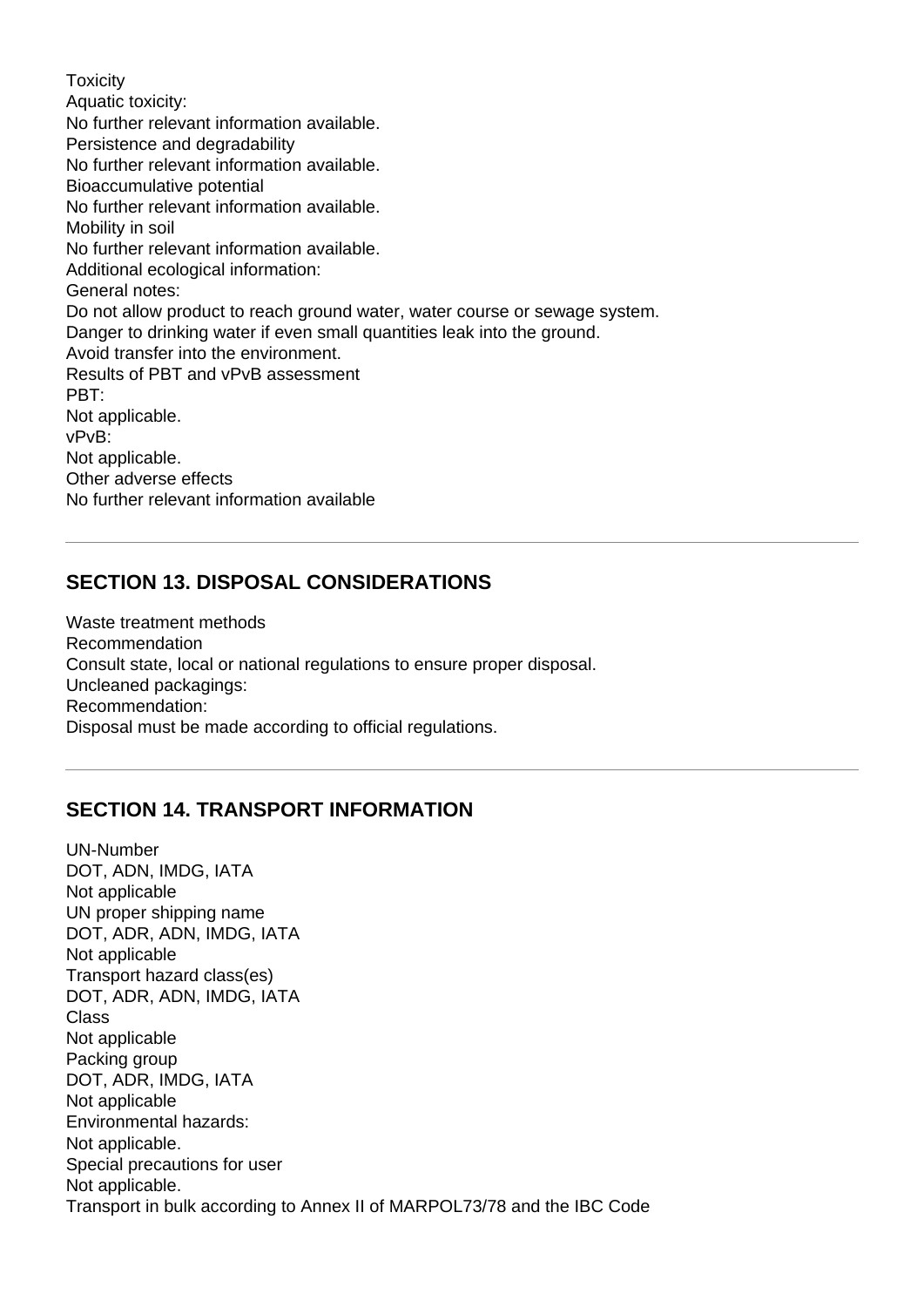Not applicable. Transport/Additional information: DOT Hazardous substance: 5000 lbs, 2270 kg Marine Pollutant (DOT): No UN "Model Regulation": -

#### **SECTION 15. REGULATORY INFORMATION**

Safety, health and environmental regulations/legislation specific for the substance or mixture GHS label elements The product is classified and labeled in accordance with 29 CFR 1910 (OSHA HCS) Hazard pictograms GHS07 Signal word Warning Hazard statements H315 Causes skin irritation. H319 Causes serious eye irritation. Precautionary statements P280 Wear protective gloves/protective clothing/eye protection/face protection. P264 Wash thoroughly after handling. P305+P351+P338 IF IN EYES: Rinse cautiously with water for several minutes. Remove contact lenses, if present and easy to do. Continue rinsing. P362 Take off contaminated clothing and wash before reuse. P321 Specific treatment (see on this label). P332+P313 If skin irritation occurs : Get medical advice/attention. P337+P313 If eye irritation persists: Get medical advice/attention. P302+P352 IF ON SKIN: Wash with plenty of water. National regulations All components of this product are listed in the U.S. Environmental Protection Agency Toxic Substances Control Act Chemical substance Inventory. All components of this product are listed on the Canadian Domestic Substances List (DSL). SARA Section 313 (specific toxic chemical listings) Substance is not listed. California Proposition 65 Prop 65 - Chemicals known to cause cancer Substance is not listed. Prop 65 - Developmental toxicity Substance is not listed.